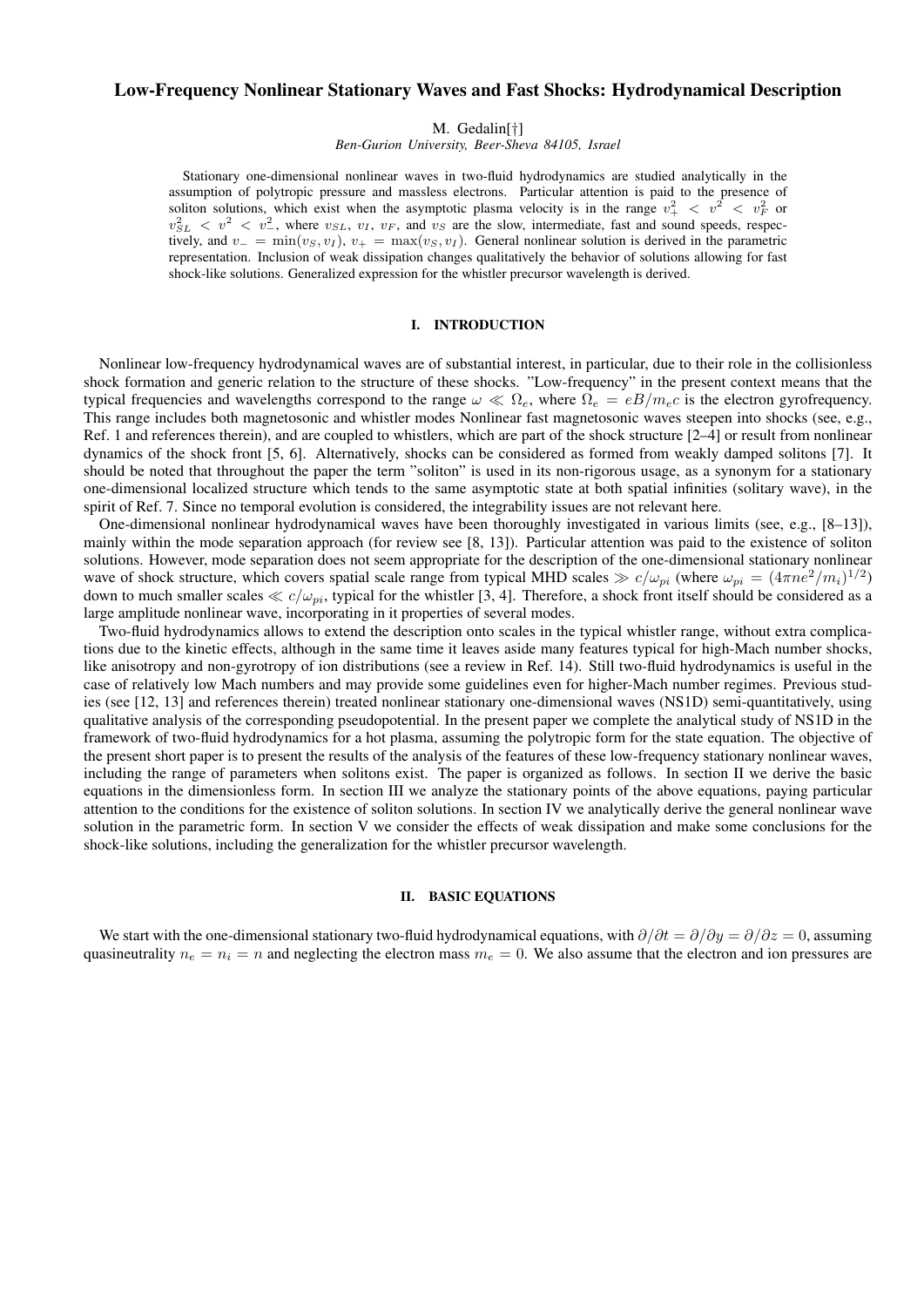isotropic and depend only on the density n. With these assumptions the equations take the following form  $[15]$ :

$$
m_i v \frac{dv}{dx} = eE_x + \frac{e}{c} \hat{\mathbf{n}} \cdot (\mathbf{U}_i \times \mathbf{B}_\perp) - \frac{1}{n} \frac{dp_i}{dx},\tag{1}
$$

$$
0 = -eE_x - \frac{e}{c}\hat{\mathbf{n}} \cdot (\mathbf{U}_e \times \mathbf{B}_\perp) - \frac{1}{n}\frac{dp_e}{dx},\tag{2}
$$

$$
m_i v \frac{d\mathbf{U}_i}{dx} = e\mathbf{E}_{\perp} + \frac{e}{c} v \hat{\mathbf{n}} \times \mathbf{B}_{\perp} + \frac{e}{c} B_x \mathbf{U}_i \times \hat{\mathbf{n}},\tag{3}
$$

$$
0 = -e\mathbf{E}_{\perp} - \frac{e}{c}v\hat{\mathbf{n}} \times \mathbf{B}_{\perp} - \frac{e}{c}B_x\mathbf{U}_e \times \hat{\mathbf{n}},\tag{4}
$$

$$
\hat{\mathbf{n}} \times \frac{d\mathbf{B}_{\perp}}{dx} = \frac{4\pi}{c}ne(\mathbf{U}_i - \mathbf{U}_e),\tag{5}
$$

$$
nv = J = \text{const},\tag{6}
$$

where  $\hat{\bf n}$  is the unity vector along x axis,  ${\bf B}_{\perp} \perp \hat{\bf n}$ ,  ${\bf U} \perp \hat{\bf n}$ ,  ${\bf E}_{\perp} \perp \hat{\bf n}$ , and  ${\bf E}_{\perp} = {\rm const.}$ Straightforward calculations give

$$
\mathbf{U}_i = \frac{B_x}{4\pi n v m_i} (\mathbf{B}_{\perp} - \mathbf{B}_{\perp 0}),\tag{7}
$$

$$
\mathbf{U}_e = \frac{B_x}{4\pi n v m_i} (\mathbf{B}_{\perp} - \mathbf{B}_{\perp 0}) - \frac{c}{4\pi e n} \hat{\mathbf{n}} \times \frac{d\mathbf{B}_{\perp}}{dx},\tag{8}
$$

where  $B_{\perp 0}$  is the integration constant. After substitution of Eq. (8) into Eq. (4) one has

$$
\frac{B_x}{4\pi n} \frac{d\mathbf{B}_{\perp}}{dx} - \left(\frac{e}{c}v - \frac{eB_x^2}{4\pi n v m_i}\right) \hat{\mathbf{n}} \times \mathbf{B}_{\perp}
$$
\n
$$
= e\mathbf{E}_{\perp} + \frac{eB_x^2}{4\pi n v m_i} \hat{\mathbf{n}} \times \mathbf{B}_{\perp 0} \equiv \mathbf{G} = \text{const.}
$$
\n(9)

These equations are accompanied by the pressure balance equation

$$
nm_i v^2 + p_e + p_i + \frac{\mathbf{B}_{\perp}^2}{8\pi} = P = \text{const},\tag{10}
$$

which is obtained by summing up Eq. (1) and (2) and nothing but the momentum conservation (constancy of the momentum flux).

It is convenient and instructive to write the equations in the dimensionless form. To do so we choose a reference point, where  $n = n_0$ ,  $v = v_0$ , and  $B = B_0$ . Using the freedom in the choice of a reference frame, we require that  $U_i = 0$  in the reference point, so that  $\mathbf{B}_0 = (B_x, \mathbf{B}_{\perp 0}), B_x = B_0 \cos \theta$ ,  $|\mathbf{B}_{\perp 0}| = B_0 \sin \theta$ . We shall also use the freedom in the coordinate choice to choose  $z$  axis along  $G$ . Now, normalizing the variables as follows:

$$
\frac{n}{n_0} = N, \quad \frac{\mathbf{B}_\perp}{B_0} = (b_y, b_z),\tag{11}
$$

and introducing the local Alfven velocity in the reference point  $v_A^2 = B_0^2/4\pi n_0 m_i$  one arrives at the following equations:

$$
l_W \frac{db_z}{dx} = (1 - N\chi)b_y,\tag{12}
$$

$$
l_W \frac{db_y}{dx} = \mu N \sin \theta (1 - \chi) - (1 - N\chi) b_z,\tag{13}
$$

where we normalized the reference point plasma velocity with the Alfven velocity  $V = v_0/v_A$  (this is in fact the local flow Alfven Mach number in the reference point), and  $\mu = \text{const}$  and  $l_W = \cos \theta v_0/V^2 \Omega_0$ ,  $\Omega_0 = eB_0/m_i c$ . We also denoted  $\chi = \cos^2 \theta / V^2$  for convenience and compactness of writing.

The pressure balance equation takes the following dimensionless form:

$$
\frac{2V^2}{N} + \beta p(N) + \mathbf{b}^2 = 2V^2 + \beta + \sin^2 \theta,
$$
\n(14)

where  $\beta = 8\pi(p_e(n_0) + p_i(n_0))/B_0^2$  and  $p(N) = (p_e + p_i)/(p_e(n_0) + p_i(n_0))$ . In what follows we shall make the simplifying assumption  $p(N) = N^{\Gamma}$ .

It is worth noting that if the solution tends to the asymptotically homogeneous state, one can choose the reference point there, and  $\mu = 1$ .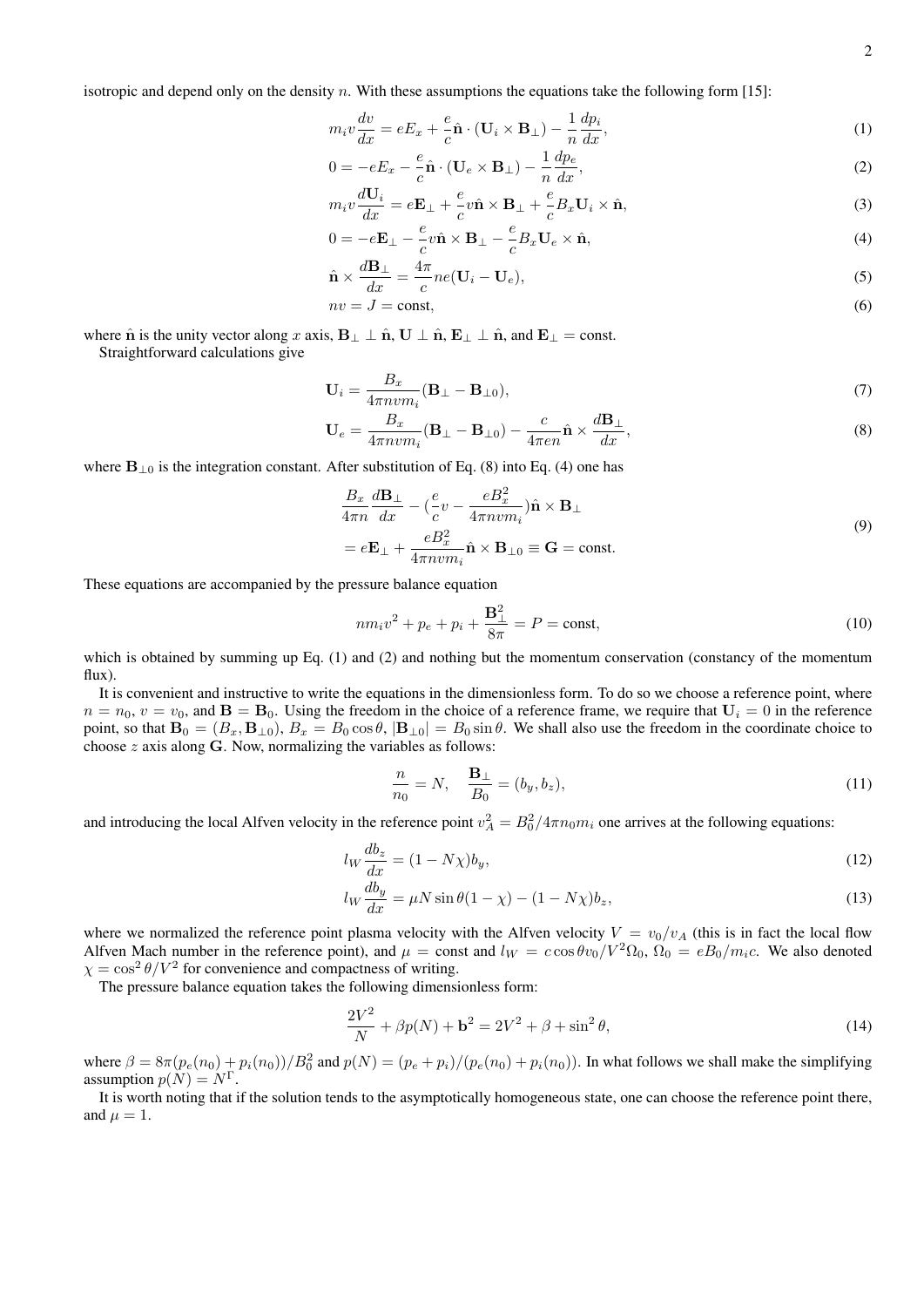### III. STATIONARY POINT ANALYSIS

The global behavior of the solutions of Eqs.  $(12)-(14)$  is determined by the location and character of the stationary points, in which  $db_y/dx = db_z/dx = 0$ . In such point  $b_y = 0$  and

$$
b_z = \mu N \sin \theta \frac{1 - \chi}{1 - N\chi}.\tag{15}
$$

If there is no stationary point on a solution, the solution describes a periodic nonlinear wave (or diverges, in which case we say that there is no solution). Any soliton solution starts and ends in the same stationary point, while a shock-like solution goes from one stationary point to another.

Let as assume that a stationary point *does* belong to the solution. In this case we *always* may choose our reference point in this stationary point, that is,  $N = 1$ ,  $\mathbf{b} = (0, \sin \theta)$  should satisfy both (15) and (14), so that  $\mu = 1$ . This point will be hereforth referred to as *upstream point*. Analyzing perturbations near the upstream point  $b_y = \delta b_y$ ,  $b_z = \sin \theta + \delta b_z$ , and  $N = 1 + \delta N$ , and assuming  $\delta b_y$ ,  $\delta b_z$ ,  $\delta N \propto \exp(\kappa x)$ , one easily finds

$$
\kappa^2 l_W^2 = -\frac{(V^2 - v_{SL}^2)(V^2 - v_I^2)(V^2 - v_F^2)}{V^4(V^2 - v_S^2)},\tag{16}
$$

where  $v_S = (\beta/2)(dp/dN)_{|N=1}^{1/2} = (\Gamma \beta/2)^{1/2}$  is the normalized local sound velocity, and  $v_{SL}$ ,  $v_I$ , and  $v_F$  are normalized local slow, intermediate, and fast velocities, respectively, in the upstream point:

$$
v_I^2 = \cos^2 \theta,\tag{17}
$$

$$
v_{SL}^2 = \frac{1}{2} [(v_S^2 + 1) - \sqrt{(v_S^2 + 1)^2 - 4v_S^2 v_I^2}], \tag{18}
$$

$$
v_F^2 = \frac{1}{2}[(v_S^2 + 1) + \sqrt{(v_S^2 + 1)^2 - 4v_S^2 v_I^2}].
$$
\n(19)

The above expression (16) shows that the upstream point is a center if  $V > v_F$  or  $v - < V < v_+$  or  $V < v_{SL}$ , and it is a saddle if  $v_+ < V < v_F$  or  $v_{SL} < V < v_-,$ , where  $v_- = \min(v_I, v_S)$  and  $v_+ = \max(v_I, v_S)$ .

If a stationary point is a center, it is an isolated point, that is, it itself represents the trivial constant solution and does not belong to any other solution. On the other hand, if a stationary point is a saddle point, there exists a solution which tends to the stationary point at either  $x \to \infty$  or  $x \to -\infty$ , that is, the solution is asymptotically homogeneous. Absence of the asymptotically homogeneous state automatically implies absence of a soliton solution. From the above relations one can immediately conclude that fast  $(V > v_F)$  magnetosonic soliton does not exist. Since the pressure is expected to be almost isotropic near the asymptotically homogeneous state, the above conclusion that there are no fast magnetosonic solitons in the non-dissipative two-fluid hydrodynamics, is quite general. Therefore, the suggested in 7 "shock from a soliton" scenario does not work in the oblique case.

It is easy to see, that, with the substitution  $\kappa = ik$ ,  $V = v_{ph} = \omega/k$ , Eq. (16) is nothing but the dispersion relation for small-amplitude fast, intermediate, and slow waves [13], and the ranges of soliton existence coincide with the ranges where the linear mode dispersion is negative. This suggests simple qualitative explanation for the soliton absence when  $\kappa^2 < 0$ . Indeed, let us assume, for example, that a fast soliton forms in a plasma with the asymptotic velocity  $V > v_F$ . From the point of view of the initial value problem this soliton should be considered as a spontaneous emitter of small-amplitude fast waves, propagating in both directions (upstream and downstream). The wave, propagating downstream, is convected by the plasma flow and leaves eventually the system, leaving the stationary soliton alone. The wave, propagating upstream, will be convected by the plasma flow, if its velocity is less than the plasma velocity, but will stand in the flow, thus breaking the upstream soliton asymptotics, if its velocity can be equal to the flow velocity. If the fast wave dispersion were negative, all small-amplitude waves would have phase velocities  $v_{ph} < v_F < V$  and would be convected downstream and further out of the system, leaving again the stationary soliton alone. However, Eq. (16) shows that the fast wave is positively dispersive, and its phase velocity is not limited from above. Thus, for each given  $V > v_F$  a small-amplitude wave exists, whose phase velocity  $v_{ph} = V$ . In this case the soliton would have an option to break spontaneously into two stationary structures, one of which is a phasestanding monochromatic wave. We will not go into further detail of this qualitative argument, mentioning only that it is similar to the well known evolutionarity consideration for MHD discontinuities [16].

Thus, solitons in the non-dissipative two-fluid hydrodynamics with polytropic pressure exist if their asymptotic velocity is in the range  $v_{SL}$ ,  $V < v_{-}$  or  $v_{+} < V < v_{F}$ .

However, nothing forbids for a solution with  $V > v_F$  to pass infinitesimally close to the upstream point. Let us analyze whether such solution can start (end) in another stationary point, which we hereafter call *downstream point*. If the downstream point exists, the following relations should be satisfied:  $b_y = 0$ ,

$$
b_z = \frac{N\sin\theta(1-\chi)}{1-N\chi},\tag{20}
$$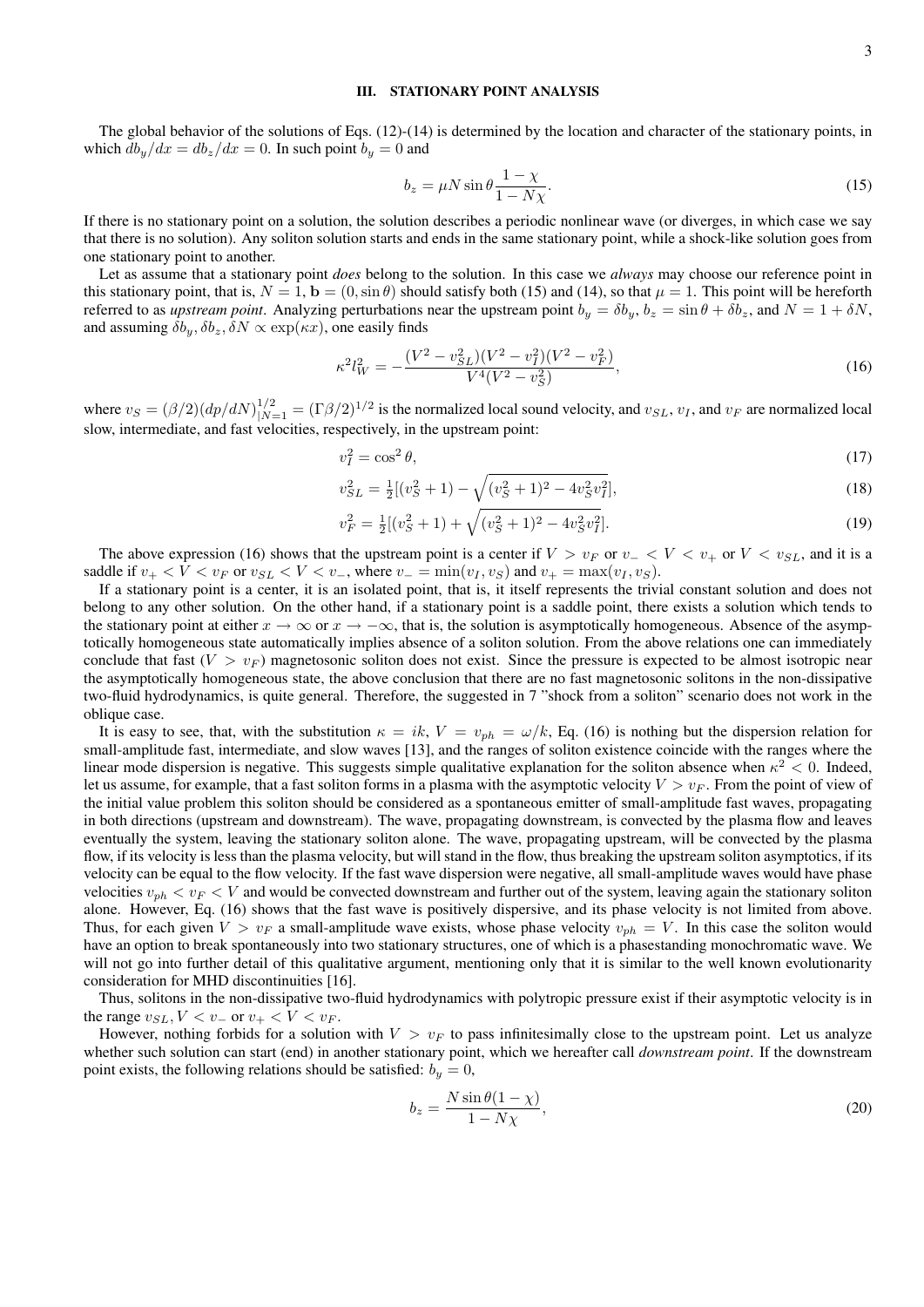$$
P(N) = \frac{2V^2}{N} + \beta N^{\Gamma} + \left[\frac{N\sin\theta(1-\chi)}{1-N\chi}\right]^2
$$
  
=  $2V^2 + \beta + \sin^2\theta$ , (21)

where we assume  $N > 1$ , without loss of generality. Since  $d^2 P(N)/dN^2 > 0$  and  $P(N) \to +\infty$  when  $N = 1/\chi$ , it is obvious that the necessary and sufficient condition that the second stationary point exists is

$$
\frac{dP}{dN}_{|N=1} = -2\frac{(V^2 - v_F^2)(V^2 - v_{SL}^2)}{V^2 - v_I^2} < 0. \tag{22}
$$

Thus, a solution with  $V > v_F$  can pass infinitesimally close to the upstream point and end in the downstream point. If the upstream point becomes unstable because of other factors, not taken into account in the current approximation (see below), the solution becomes a shock-like solution.

It is obvious that the downstream point should be a saddle, and the locally defined normalized (with the values of the magnetic field and density in the downstream point) velocity should satisfy the same inequalities as above.

To illustrate the last statement let us consider the simplest limit  $\beta \to 0$ ,  $\cos \theta \to 0$ . Let us denoting the density in the downstream point by  $N_m$  and the magnetic field  $b_y = 0$ ,  $b_z = b_m = N_m$ . Analyzing small perturbations  $\delta N$ ,  $\delta \mathbf{b} \propto \exp(\kappa_m x)$ , one finds the general expression for corresponding  $\kappa_m$  in the following form:

$$
\kappa_m^2 l_W^2 = -\left(\frac{V^2 - N_m v_I^2}{V^2}\right) \left[\frac{V^2 - N_m v_I^2}{V^2}\right] \n- \frac{\sin^2 \theta N_m^3 (V^2 - v_I^2)^2}{(V^2 - N_m v_I^2)^2 (V^2 - v_S^2 N_m^{\Gamma+1})}.
$$
\n(23)

In the above defined limit  $b_m = N_m$ ,

$$
N_m = \frac{1}{2}[(8V^2 + 1)^{1/2} - 1],\tag{24}
$$

and (23) takes the form

$$
\kappa_m^2 l_W^2 = \frac{N_m^3}{V^2} - 1.
$$
\n(25)

Taking into account the mass conservation  $NV = const$  and  $v_A^2 \propto b^2/N$ , one finds that  $V^2/N_m^2 = V_m^2/v_{Am}^2$ , as was expected. One can see also from (24) and (25) that the downstream point is a saddle when  $V > 1$ , that is in the fast range.

## IV. GENERAL SOLUTION

The equations (12)-(14) were usually treated qualitatively (see, for example, [12, 13]), using graphical examination of the corresponding pseudopotential. However, it is not too difficult to find the general solution. From Eqs. (12)-(13) one immediately has

$$
\frac{db_y}{db_z} = \frac{\mu N \sin \theta (1 - \chi) - (1 - N \chi) b_z}{(1 - N \chi) b_y},\tag{26}
$$

which can be easily transformed further in the following equation:

$$
\frac{db_z}{db^2} = \frac{1 - N\chi}{2\mu N \sin \theta (1 - \chi)}.\tag{27}
$$

Using Eq. (14) with the polytropic pressure  $P(N) = \beta N^{\Gamma}$  for the relation between  $b^2$  and N, one finally obtains

$$
\frac{db_z}{dN} = \frac{1 - N\chi}{2\mu N \sin \theta (1 - \chi)} \left(\frac{2V^2}{N^2} - \Gamma \beta N^{\Gamma - 1}\right). \tag{28}
$$

Eq. (28) is easily integrated to

$$
b_z = \sin \theta + \frac{V^2}{2\mu \sin \theta (1 - \chi)} (1 - \frac{1}{N^2}) - \frac{\Gamma \beta}{2\mu \sin \theta (1 - \chi)(\Gamma - 1)} (N^{\Gamma - 1} - 1) + \frac{\cos^2 \theta}{\mu \sin \theta (1 - \chi)} (\frac{1}{N} - 1) + \frac{\beta \cos^2 \theta}{2\mu \sin \theta (1 - \chi) V^2} (N^{\Gamma} - 1),
$$
(29)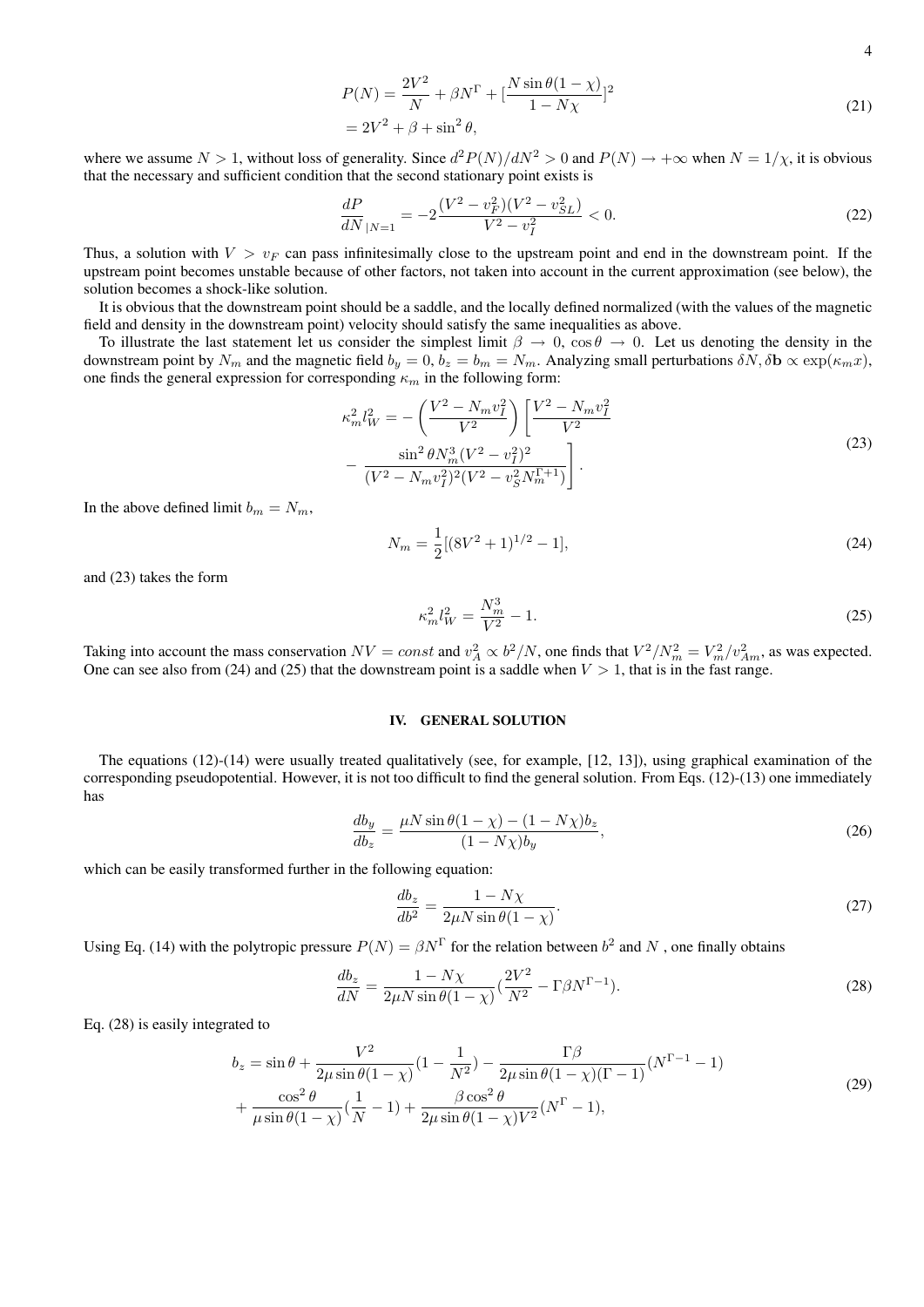where the boundary conditions  $b_z = \sin \theta$ ,  $b_y = 0$ , at  $N = 1$ , are already taken into account. Eq. (29) provides the parametric representation for  $b_z(N)$ . It should be completed with the equation for  $b_y$ :

$$
b_y = \pm (2V^2(1 - 1/N) + \beta(1 - N^{\Gamma}) + \sin^2 \theta - b_z^2)^{1/2}.
$$
 (30)

Obviously, the solution is limited by the conditions  $N > 0$  and  $b_y^2 > 0$ , which gives

$$
|b_z| \le \sqrt{2V^2(1 - 1/N) + \beta(1 - N^{\Gamma})}.
$$
\n(31)

The points, where  $b_y = 0$  are "reflection points", since there  $db_z/dx$  changes its sign. The solution is a periodic nonlinear wave or a soliton depending on the choice of the parameters V and  $\mu$ . The spatial dependence can be found from

$$
x = l_W \int b_y^{-1} \frac{db_z}{dN} dN,
$$
\n(32)

although the integration cannot be carried out explicitly in general case. This general solution in the parametric form completes the studies of NS1D in polytropic two-fluid hydrodynamics with massless electrons.

In the following figures we show the phase portraits and spatial profiles of the nonlinear waves, which are obtained using the above derived expressions. For this graphical presentation the parameters were chosen as follows:  $\beta = 0.3$ ,  $\Gamma = 5/3$ , and  $\theta = 75^{\circ}$ , which corresponds to the following set of characteristic velocities: $v_{SL} = 0.1164$ ,  $v_I = 0.2588$ ,  $v_S = 0.5$ , and  $v_F = 1.112$ . In Fig. 1 we present the phase portraits  $(b_z, b_y)$  for a number of soliton solutions, when  $\mu = 1$  and  $v_S < V < v_F$ . Only the  $b_y > 0$  half of the phase portrait is shown. The solitons are rarefactive, both density and magnetic fields are minimum in the central part of the profile. The amplitude of the soliton increases with the decrease of its velocity (Mach number)  $V$ . It is worth mentioning that  $b_z$  changes sign for sufficiently low V. For the velocities near  $v_F$  the noncoplanar magnetic field  $b_y$ always remains substantially less than the main component. For lower velocities the two components become comparable.

Fig. 2 presents the spatial profiles  $b_z(x)$  for these soliton solutions. Again only half of the profile is shown. As could be expected the solitons become wider with the increase of their velocity and decrease of the amplitude. However, nearly in all of them  $b_z$  decreases from its maximum value to the asymptotic value on the scale of about  $(4-5)l_W$ .

In Fig. 3 we show the phase portraits for nonlinear periodic fast waves. In this case  $\mu \neq 1$ , so that a specific  $V = 2 > v_F$  is chosen, while  $\mu$  was varied. The part of the figure to the left from  $b_z = \sin \theta$  corresponds to the same solutions that were shown earlier, only the parameters are different. The part to the right corresponds to the periodic nonlinear waves. Portraits with cusps are not artificial. They appear because of the double-valued character of the function  $N(b^2)$  as defined by Eq. 14. The cusps correspond to the transition from one branch to another (cf. 13). In the waves with relatively small amplitudes  $b<sub>y</sub>$  remains small, while with the increase of the amplitude the two magnetic field components become comparable.

Fig. 4 shows the profiles of these periodic nonlinear waves (only half-wavelength is shown). For the relative amplitude of about 0.5 the wave half-wavelength is about  $4l_W$ . For higher amplitude waves this parameter is slightly less, but the dependence on the amplitude does not seem to be strong.

The cusped solutions are singular, since  $db_z/dx \rightarrow 0$ . They are hydrodynamical idealization of the same kind as MHD discontinuities or cusped perpendicular magnetosonic soliton [7]. In fact, the massless electron approximation breaks down where magnetic field gradients become large and the typical scale of the spatial variation approaches the electron inertial length  $c/\omega_{pe}$ . The magnetic field behavior near the cusps should be significantly affected by the electron inertia effects (which are not considered here), so that at small scales in the cusp vicinity the wave profile will be smoothed out. At scales substantially larger than the electron inertial length the cusped profile is still as a reasonable approximation.

#### V. WEAKLY DISSIPATIVE REGIME

Real plasmas are dissipative, often because of turbulent collisions. We shall model phenomenologically this dissipation by introducing effective friction  $\propto$  ( $U_i - U_e$ ) in the equations of motion, as follows:

$$
m_i v \frac{d\mathbf{U}_i}{dx} = e\mathbf{E}_{\perp} + \frac{e}{c} v \hat{\mathbf{n}} \times \mathbf{B}_{\perp} + \frac{e}{c} B_x \mathbf{U}_i \times \hat{\mathbf{n}} - \nu (\mathbf{U}_i - \mathbf{U}_e),
$$
\n(33)

$$
0 = -e\mathbf{E}_{\perp} - \frac{e}{c}v\hat{\mathbf{n}} \times \mathbf{B}_{\perp} - \frac{e}{c}B_x\mathbf{U}_e \times \hat{\mathbf{n}} - \nu(\mathbf{U}_e - \mathbf{U}_i). \tag{34}
$$

This friction results in the resistivity  $\eta = \nu/ne^2$ .

Taking into account that the dissipation is assumed to be small, Eqs. (33)-(34) give eventually

$$
l_W \frac{db_z}{dx} + \epsilon l_W \frac{db_y}{dx} = (1 - N\chi)b_y,\tag{35}
$$

$$
l_W \frac{db_y}{dx} - \epsilon l_W \frac{db_z}{dx} = \mu N \sin \theta (1 - \chi) - (1 - N\chi) b_z,\tag{36}
$$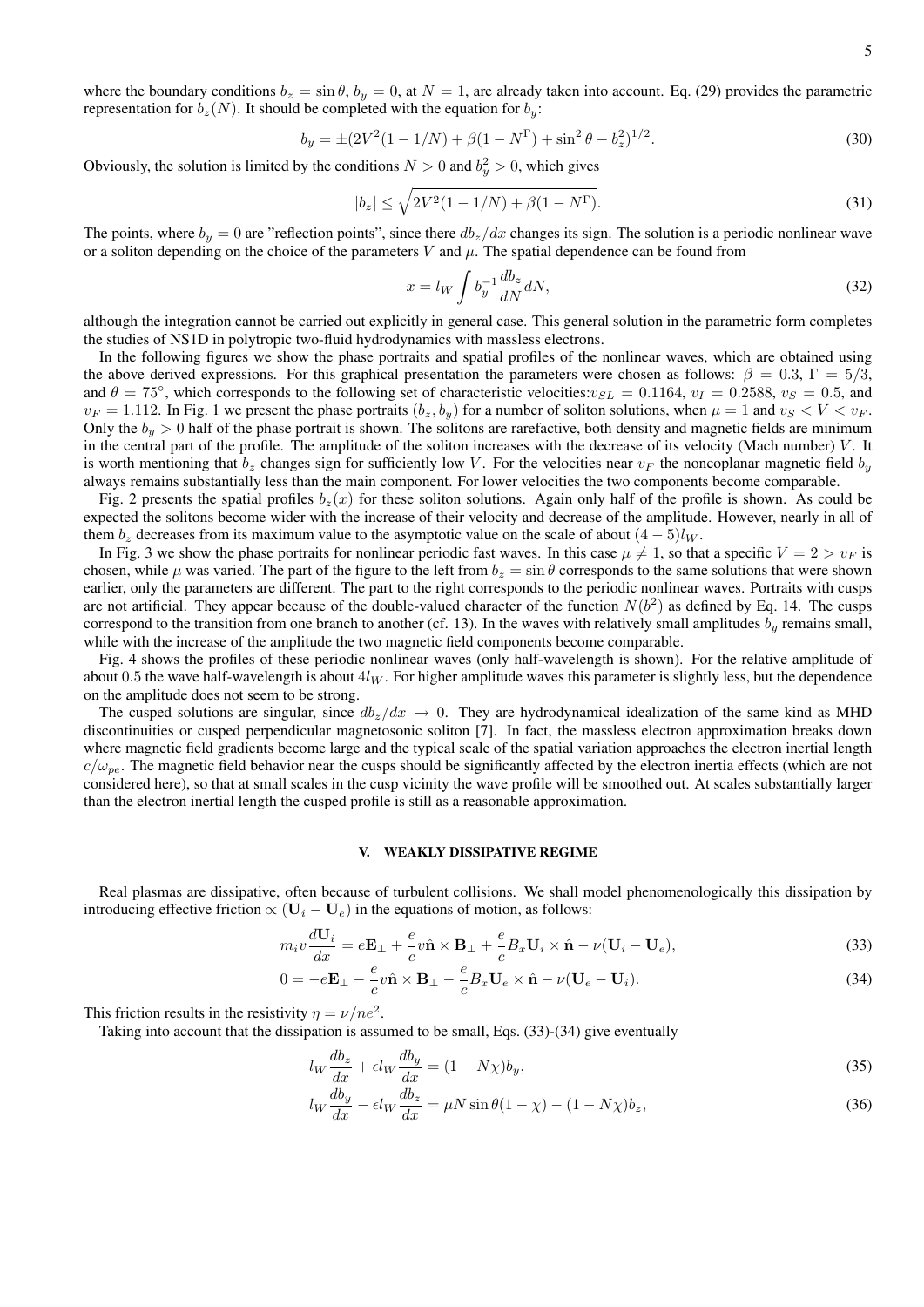where  $\epsilon = l_d/l_W = \nu/m_i\Omega_i \cos\theta \ll 1$ .

Let us analyze again the upstream point  $N = 1$ ,  $b_z = \sin \theta$ ,  $b_y = 0$ , which exists when  $\mu = 1$ . It is easy to find that in this case:

$$
\kappa = \kappa_{ND} + \epsilon (2l_W)^{-1} [(V^2 - v_{SL}^2)(V^2 - v_F^2) + (V^2 - v_I^2)(V^2 - v_S^2)] [V^2(V^2 - v_S^2)]^{-1},
$$
\n(37)

where  $\kappa_{ND}$  is the nondissipative exponent (see section III) and  $\kappa_{ND}^2 < 0$ . One can easily see that in the fast range  $V > v_F$  the character of the upstream point changes to the unstable focus. In this case a solution with  $V > v_F$  can start from this point at  $x \to -\infty$ . As we have seen above, there is another stationary point (saddle downstream point) in the fast range, which means that a shock-like solution is possible in the weakly dissipative regime.

Once the existence of a shock-like solution is established, it is natural to identify the parameter  $V$  with the shock Mach number M, so that  $\chi = \cos^2 \theta / M^2$ . Then Eqs. (16) and (37) give the wavelength  $\lambda_W$  and the damping length  $\Delta_W$ , respectively, of the whistler precursor in the following form:

$$
\lambda_W = 2\pi l_W \left[ \frac{M^4 (M^2 - v_S^2)}{(M^2 - v_{SL}^2)(M^2 - v_I^2)(M^2 - v_F^2)} \right]^{1/2},\tag{38}
$$

$$
\Delta_W = \frac{2l_W}{\epsilon} \frac{M^2 (M^2 - v_S^2)}{(M^2 - v_{SL}^2)(M^2 - v_F^2) + (M^2 - v_I^2)(M^2 - v_S^2)},\tag{39}
$$

which generalizes the expression for the upstream whistler precursor found in [2].

### VI. CONCLUSIONS

Using the two-hydrodynamics with polytropic pressure and massless electrons for the description of one-dimensional stationary nonlinear low-frequency waves, we derived the most general equations for the structure of these waves. Soliton solutions exist only for rather restrictive constraints on the asymptotic plasma velocity. In particular, fast magnetosonic solitons do not exist in such plasmas without dissipation. Studies of one-dimensional stationary nonlinear waves are completed with the derivation of the general solution for a nonlinear wave in the parametric form. Inclusion of weak dissipation changes qualitatively the character of solutions, allowing existence of fast shocks. The expression for the whistler precursor wavelength is generalized for the hot plasma case.

#### Acknowledgments

The research was supported in part by the Binational Science Foundation under grant No. 94-00047.

- [†] Present Address: IGPP/UCLA, Los Angeles, CA 90095-1567
- [1] C.F. Kennel, J. Geophys. Res. 93, 8545 (1988).
- [2] V.I. Karpman, Soviet Phys. Tech. Phys., Engl. Transl., 8, 715 (1964).
- [3] M.M. Mellott and E.W. Greenstadt, J. Geophys. Res. 89, 2151 (1984).
- [4] M.H. Farris, C.T. Russell, and M.F. Thomsen, J. Geophys. Res. 98, 15,285 (1993).
- [5] A.A. Galeev, V.V. Krasnosel'skikh, and V.V. Lobzin, Sov. J. Plasma Phys., 14, 697 (1988).
- [6] V.V. Krasnoselskikh, M.A. Balikhin, H.S.C. Alleyne, S.I. Klimov, W.A.C. Mierjedrsejowics, A.K. Paerdens, A.N. Petrukovich, D.J. Southwood, T. Vinogradova, and L.J.C. Woolliscroft, Adv. Space Res., 11, 15 (1991).
- [7] R.Z. Sagdeev, in *Reviews of Plasma Physics,* edited by M.A. Leontovich (Consultants Bureau, New York, 1966), Vol. 4, p. 23.
- [8] A. Jeffrey and T. Kakutani, SIAM Review 14, 582 (1972).
- [9] C.F. Kennel, B. Buti, T. Hada, and R. Pellat, Phys. Fluids 31, 1949 (1988).
- [10] T. Hada, C.F. Kennel, and B. Buti, J. Geophys. Res. 94, 65 (1989).
- [11] S.R. Spangler and B.B. Plapp, Phys. Fluids **B4**, 3356 (1992).
- [12] L.H. Lyu and J.R. Kan, J. Geophys. Res. 94, 6523 (1989).
- [13] M. Gedalin, Phys. Fluids **B5**, 2062 (1993).
- [14] M. Gedalin, Surveys in Geophysics, 1997 (in press).
- [15] M. Gedalin, J. Geophys. Res., **101**, 11153 (1996).
- [16] L.D. Landau and E.M. Lifshitz, *Electrodynamics of continuous media* (Pergamon Press, Oxford, 1984).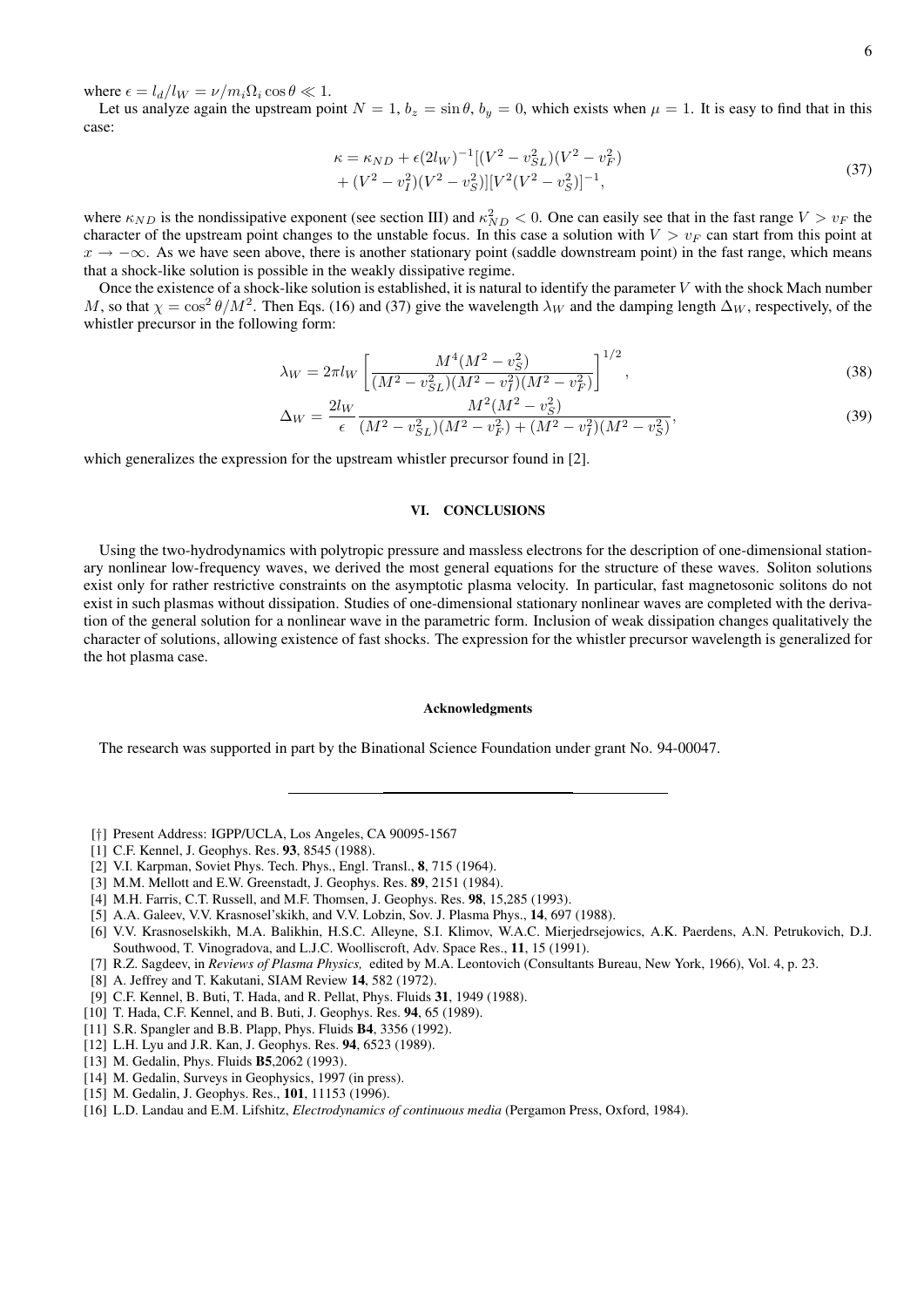

FIG. 1: Phase portrait for rarefactive soliton solutions.



FIG. 2: Spatial profiles for the soliton solutions shown in Fig. 1. Only half of the soliton is shown.